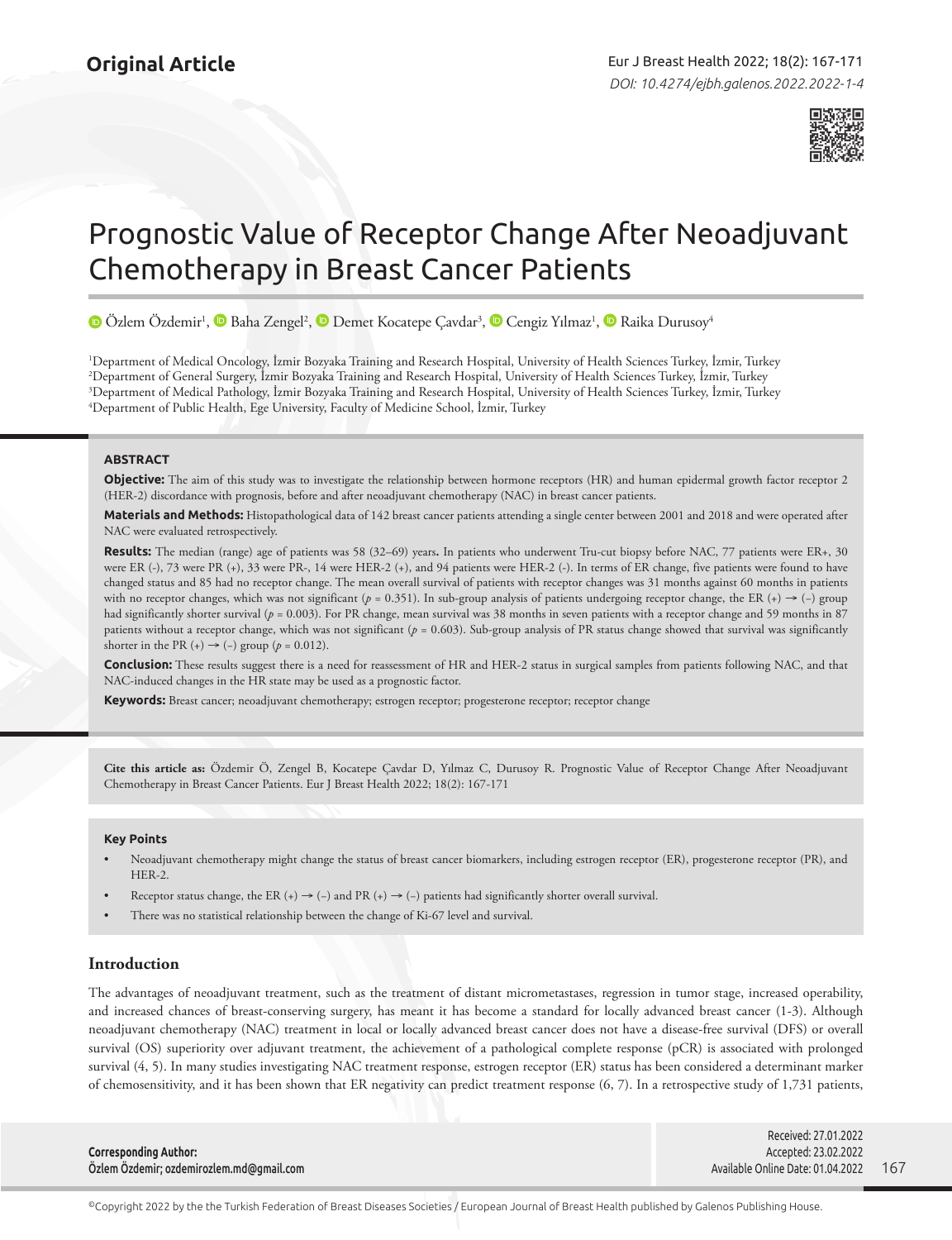## Eur J Breast Health 2022; 18(2): 167-171

the pCR rate for ER-negative patients was 24%. However, ERpositive patients responded at a rate of 8%. In terms of pCR, despite the different chemotherapy regimens administered, ER negativity has been highlighted as a predictive factor, independent of treatment (8). National Surgical Adjuvant Breast and Bowel Project (NSABP) B27 and NSABP B18 studies also showed higher pCR rates in hormone receptor (HR) negative patients compared to HR-positive patients (9, 10). The effectiveness of anthracycline-based and taxane-based treatments as neoadjuvant treatment is known in breast cancer. Since triple-negative breast cancer and human epidermal growth factor receptor 2 (HER-2) positive breast cancer are more chemosensitive, they benefit from the neoadjuvant treatment to a higher extent and pCR is reported to occur at higher rates. However, the fact remains that only a small proportion of patients following NAC treatment achieve pCR, while most patients treated with NAC still have residual disease (11). Recent studies have reported levels of discordance between HR and HER-2, before and after NAC treatment (12-14). It is debatable whether post-NAC changes in breast cancer biomarkers, such as HRs and HER-2 affect patient prognosis. The aim of this study was to evaluate the prognostic value of pre- and post-NAC ER, Progesterone Receptor (PR) and HER-2 receptor changes and assess these in respect of clinical outcome.

## **Materials and Methods**

Histopathological data of breast cancer patients who attended our clinic between 2001 and 2018 and were operated after NAC were evaluated retrospectively. The majority of patients (more than 90%) were referred from 2010 onwards, and about a quarter of the Tru-cut biopsies were taken by external centers. The study included only the patients whose Tru-cut biopsies were performed and histopathology examined in our hospital. We identified 142 patients diagnosed with primary breast cancer who had any residual disease in the breast and/or lymph nodes after receiving NAC, and pathology reports containing the ER, PR, and HER-2 status of pretreatment core needle biopsy (CNB) and residual tumor. We reviewed these patient's medical records for clinicopathological data. All pathological specimens, including the immunohistochemistry (IHC) slides from outside the institution, were reviewed by dedicated breast cancer pathologists. Patients with pCR were excluded.

Data items collected included demographic data (gender, age, and contact information), surgical procedure, histopathological and immunohistochemical characteristics, systemic adjuvant/neoadjuvant therapy and follow-up duration. The American Joint Committee on Cancer (AJCC) TNM grading system was used for staging. Immunohistochemical analysis of ER, PR, HER-2, Ki-67 proliferation index was performed. At least 1% of tumor cells being stained were considered ER and PR positive, and immunohistochemical staining 3+ was considered HER-2 (+). However, in cases with immunohistochemical HER-2 +2, fluorescent *in situ* hybridization (FISH) was performed. For cases in the study, the threshold value for Ki-67 immunochemical staining was taken as 14% (15). Changes in HR and HER-2/neu status were evaluated in terms of response to survival. This study followed the Declaration of Helsinki in terms of medical protocol and ethics and the regional Ethical Review Board approved the study. Before the study, approval was obtained from the clinical research ethics committee of our hospital.

## **Statistical Analysis**

In statistical analysis, SPSS for Windows, version 11.5 was used (IBM Inc., Armonk, NY, US). The categorical measurements were summarized as number and percentage, and the continuous measurements were summarized as mean and standard deviation. Categorical variables were compared using the chi-square test or Fisher's exact test. The Kruskal–Wallis test was used on the parameters that were not normally distributed, followed by paired comparisons of the groups with Mann–Whitney U test. Pre- and post-chemotherapy comparisons were made using the Wilcoxon test. Overall survival (OS) was analyzed with the Kaplan–Meier test, and survival curves were compared with the log-rank test. *P*-values <0.05 were accepted as significant.

## **Results**

The average age of patients was 58 at the time of diagnosis (min: 32, max: 69). The average follow-up time was  $29\pm 17$  (range: 5–97) months. Table 1 shows the number of patients tested, and the number of patients positive or negative for ER, PR, HER-2 and their Ki-67 status.

The post-NAC receptor and Ki-67 changes of the patients are shown in Table 2. The mean overall survival of patients with receptor changes was 31 months against 60 months in patients with no receptor changes. However, this difference was statistically insignificant ( $p = 0.351$ ).

The receptor status of five patients changed in terms of ER, while 90 patients underwent no change in ER receptor status. In sub-group analysis of the ER receptor change, the  $ER(+) \rightarrow (-)$  patients had a significantly shorter survival ( $p = 0.003$ ). Similarly, PR status changed in seven patients while 87 maintained their pre-NAC receptor status. Mean overall survival (mOS) was 38 months in these seven patients

Table 1. Receptor distribution in pre-NAC Tru-cut biopsy sample

| <b>ER</b><br><b>PR</b> |       |       |       | HER-2 | <b>Ki-67</b> |           |      |  |
|------------------------|-------|-------|-------|-------|--------------|-----------|------|--|
| 107                    |       |       | 106   |       | 108          |           | 104  |  |
| $(+)$                  | $(-)$ | $(+)$ | $(-)$ | $(+)$ | $(-)$        | $\geq$ 15 | < 15 |  |
| 77                     | 30    | 73    | 33    | 14    | 94           | 83        | 21   |  |
| 72%                    | 28%   | 69%   | 31%   | 13%   | 87%          | 80%       | 20%  |  |

ER: estrogen receptor; PR, progesterone receptor; HER-2: human epithelial growth factor 2 receptor; NAC: neoadjuvant chemotherapy

# Table 2. Receptor distribution in post-NAC operation material

| <b>ER</b> |       | <b>PR</b> | HER-2     |       | <b>Ki-67</b> |           |      |
|-----------|-------|-----------|-----------|-------|--------------|-----------|------|
| 112       |       | 112       |           | 111   |              | 100       |      |
| $(+)$     | $(-)$ | $(+)$     | $(\cdot)$ | $(+)$ | $(-)$        | $\geq$ 15 | < 15 |
| 87        | 25    | 77        | 35        | 20    | 91           | 60        | 40   |
| 78%       | 22%   | 69%       | 31%       | 18%   | 82%          | 60%       | 40%  |

ER: estrogen receptor; PR, progesterone receptor; HER-2: human epithelial growth factor 2 receptor; NAC: neoadjuvant chemotherapy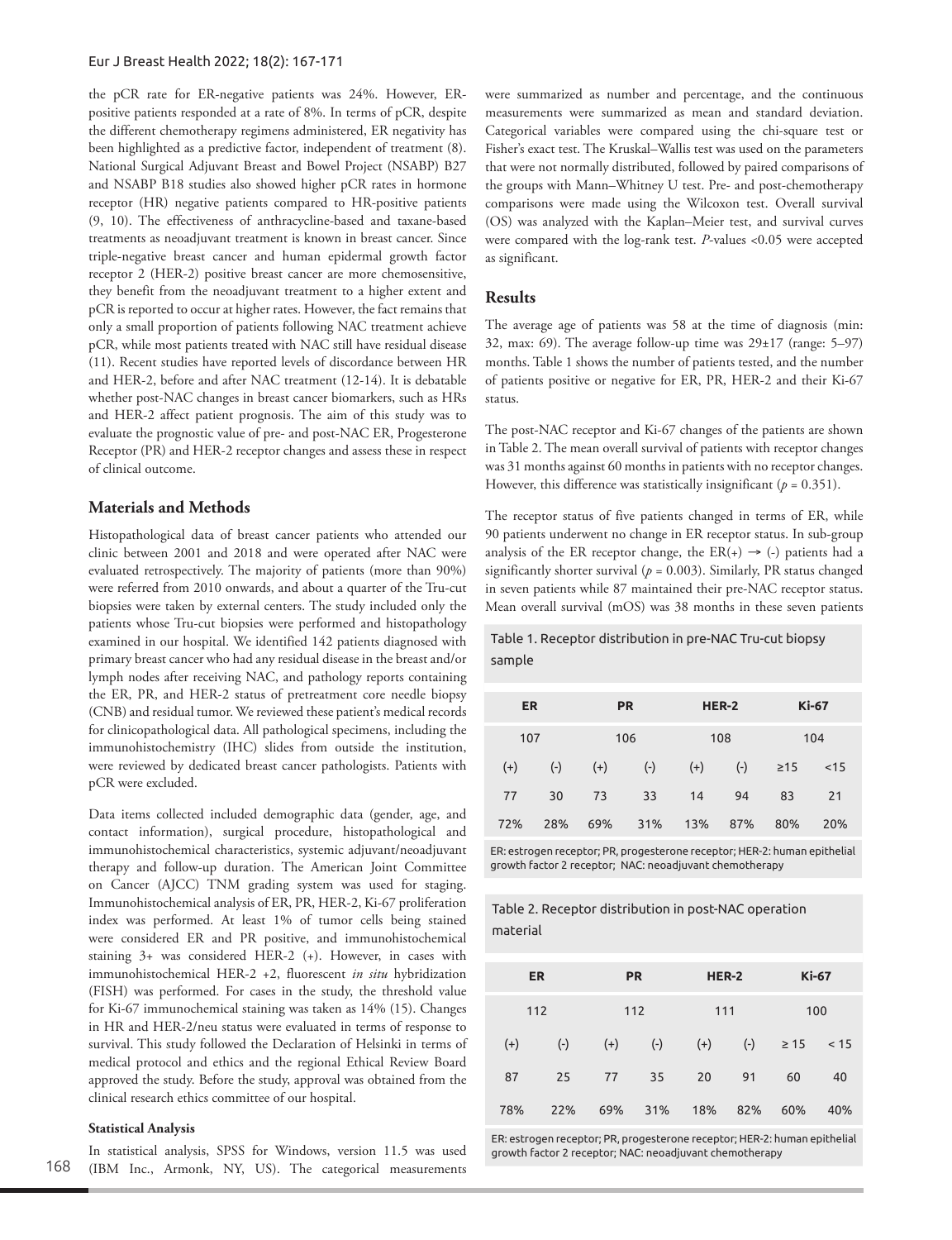## Özdemir et al. Receptor Change After Neoadjuvant Chemotherapy in Breast Cancer Patients

with a receptor status change but 59 months in 87 patients without a receptor change, which was statistically insignificant ( $p = 0.603$ ). Sub-group analysis of patients experiencing a PR status change showed that survival was significantly shorter in the PR  $(+) \rightarrow (-)$  group  $(p =$ 0.012) (Table 3). The total rate of change in the post-NAC treatment of ER (+) patients was (5/95)  $\cong$  5%, and the total rate of PR change was (7/94)  $\approx$  7%. In terms of HER-2 change, mean survival was 66 months in 14 patients with HER-2 change and was 57 months in patients with no change ( $p = 0.442$ ). Finally, 25% of the patients with pre-NAC Ki-67 **≥**15% presented post-NAC Ki-67 as **≤**14% and 33% of the patients with pre-NAC Ki-67 level **≤**14% were found to be

Table 3. Receptor change rate after NAC

**≥**15% after treatment but no relationship was detected between these changes and survival (Table 4).

## **Discussion and Conclusion**

In this study, the pre- and post-NAC receptor status change rates were ∼5% for ER, ∼7% for PR, and ∼17% for HER-2. In subgroup analysis of patients undergoing receptor status change, the ER  $(+) \rightarrow (-)$  and PR  $(+) \rightarrow (-)$  patients had significantly shorter overall survival. The results of various studies concerning the prognostic value of such post-NAC changes in these receptor levels are controversial. In the compilation published by van de Ven et al. (16), they reported

|                                                                                                                                                                | ER $(+)$ <sup>a</sup> |              | ER $(-)^b$     |       | $PR (+)^c$ |                | $PR(-)^d$                       |       | HER-2 $(+)$ <sup>e</sup> |                | <b>HER-2 <math>(-)</math></b> <sup><math>f</math></sup> |       | Ki-67 (≥15) <sup>9</sup> |    | Ki-67 (<15) <sup>h</sup> |      |
|----------------------------------------------------------------------------------------------------------------------------------------------------------------|-----------------------|--------------|----------------|-------|------------|----------------|---------------------------------|-------|--------------------------|----------------|---------------------------------------------------------|-------|--------------------------|----|--------------------------|------|
| n.                                                                                                                                                             | 69                    |              | 26             |       | 64         |                | 30                              |       | 12                       |                | 84                                                      |       | 64                       |    | 15                       |      |
|                                                                                                                                                                | $(+)$                 | $(-)$        | $(+)$          | $(-)$ | $(+)$      | $(-)$          | $(+)$                           | $(-)$ | $(+)$                    | $(\cdot)$      | $(+)$                                                   | $(-)$ | $\ge 15$ < 15            |    | $\geq 15$                | < 15 |
|                                                                                                                                                                | 68                    | $\mathbf{1}$ | $\overline{4}$ | 22    | 60         | $\overline{4}$ | $\overline{3}$                  | 27    | 8                        | $\overline{4}$ | 12                                                      | 72    | 48                       | 16 | 5                        | 10   |
| $^{\circ}$ ER (+) patients; Post NAC $\sim$ 1.4% NEGATIVE<br>TOTAL ER CHANGE RATE (5/95) $\approx$ 5.3%<br>$b$ ER (-) patients; Post NAC $\sim$ 15.4% POSITIVE |                       |              |                |       |            |                |                                 |       |                          |                |                                                         |       |                          |    |                          |      |
| $P(R (+)$ patients; Post NAC $\sim$ 6% NEGATIVE<br>TOTAL PR CHANGE RATE $(7/94) \approx 7.4\%$<br><sup>d</sup> PR (-) patients; Post NAC 10% POSITIVE          |                       |              |                |       |            |                |                                 |       |                          |                |                                                         |       |                          |    |                          |      |
| e HER-2 (+) patients; Post NAC 33% NEGATIVE<br>TOTAL HER-2 CHANGE RATE (16/96) ≅16.7%<br><sup>f</sup> HER-2 (-) patients; Post NAC 14% POSITIVE                |                       |              |                |       |            |                |                                 |       |                          |                |                                                         |       |                          |    |                          |      |
| <sup>9</sup> Ki-67 ≥ 15 ; Post NAC 25% < 15<br>h Ki-67 <15 ; Post NAC 33% ≥ 15                                                                                 |                       |              |                |       |            |                | TOTAL Ki-67 CHANGE RATE WAS 26% |       |                          |                |                                                         |       |                          |    |                          |      |

ER: estrogen receptor; PR, progesterone receptor; HER-2: human epithelial growth factor 2 receptor; NAC: neoadjuvant chemotherapy

Table 4. The effect of receptor change before and after NAC on prognosis

|                                        | <b>ER</b>      | <b>PR</b>      | HER-2          |
|----------------------------------------|----------------|----------------|----------------|
| <b>Total number of patients</b>        | 95             | 94             | 96             |
| Patient with changed receptor, n (%)   | 5(5.3)         | 7(7.4)         | 16(16.7)       |
| <b>Change to negative</b>              | 1              | $\overline{4}$ | $\overline{4}$ |
| <b>Change to positive</b>              | $\overline{4}$ | 3              | 12             |
| mOS receptor status change (months)    | 31             | 38             | 57             |
| mOS receptor status unchanged (months) | 60             | 59             | 77             |
|                                        | $p = 0.351$    | $p = 0.603$    | $p = 0.447$    |

Survival was shorter in the subgroup that became ER negative after NAC when they had been ER positive prior to NAC ( $p = 0.003$ ). Survival was shorter in the subgroup that became PR negative after NAC when they had been PR positive prior to NAC ( $p = 0.012$ ). ER: estrogen receptor; PR: progesterone receptor; HER-2: human epithelial growth factor 2 receptor; NAC: neoadjuvant chemotherapy; mOS: mean overall survival; n: number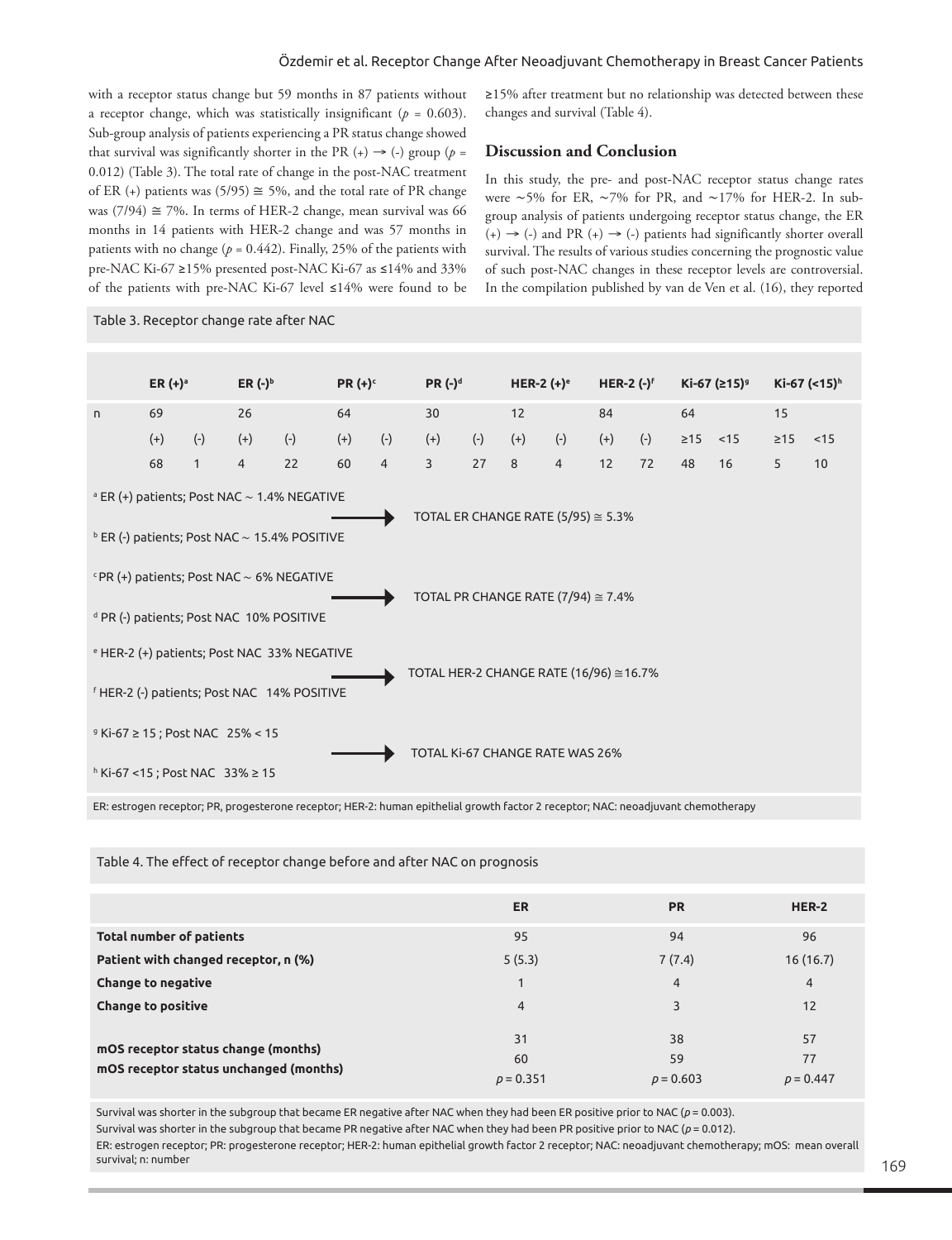## Eur J Breast Health 2022; 18(2): 167-171

discordance rates of ER, PR and HER-2 status of 2.5%–17%, 5.9%–51.7% and 2.3%–35%, respectively. Another meta-analysis indicated ER and PR changes during NAC (17). Finally, a large-scale retrospective study showed that approximately 21.4% of HER-2 (+) patients have become HER-2 (-) in the metastatic region (18). The results of various studies related to the prognostic value of post-NAC changes in the status of these receptors are controversial. Most studies concluded that HR  $(+) \rightarrow (-)$  patients have a worse prognosis in terms of both OS and DFS (19). However, Tacca et al. (20) observed no significant change in DFS or OS between HR  $(-) \rightarrow (+)$  and HR  $(-)$  $\rightarrow$  (-) patients.

Prognosis is poor in cases with a high index of Ki-67 proliferation, which is one of the most important prognostic parameters in breast cancer. Available studies show that the Ki-67 score generally changes after NAC (21-23). A study conducted by Arens et al. (24) on a small sample (n = 25) reported an insignificant change in post-NAC Ki-67 expression, while Burcombe et al. (21) detected a significant relationship between post-NAC Ki67 decrease and the pathological response. In our study, the post-NAC Ki-67 change rate was 26% and there was no statistical relationship between the change of Ki-67 level and survival.

HER-2 overexpression or amplification is detected in 15%–25% of all breast cancers, and HER-2 positivity in breast cancer is associated with poor prognosis, resistance to standard treatments, early recurrence risk, shorter DFS and shorter OS (2, 3). In a recent study, Tiezzi et al. (25) reported a significant relationship between the overexpression of HER-2 protein and DFS and OS in breast cancer patients. On the other hand, they detected no change in HER-2/neu expression after NAC. Similarly, Zhao et al. (26) and Arens et al. (24) failed to report any changes in HER-2 status after NAC (24, 26, 27). A meta-analysis performed by Li et al. (27) showed that HR and HER-2 were lost or gained in a significant portion of the patients after receiving NAC. It was reported to be noteworthy that after NAC 13.8% and 2.6% of patients gained ER or HER-2 positivity, respectively (24). On the other hand, HR+ → − patients in the meta-analysis had both worse DFS and OS compared to HR  $(+) \rightarrow (+)$  patients. These authors suggested that shorter DFS and OS and HR loss in HR  $(+) \rightarrow (-)$ patients could suggest a more aggressive phenotype.

At present there is no consensus on whether adjuvant endocrine treatment is required for patients with HR changes following NAC treatment. Regarding the adjuvant endocrine therapy, there is a general approach for administering hormonal therapy whenever HR are positive. There was only one retrospective study (28) designed to investigate the value of adjuvant endocrine treatment in HR  $(+) \rightarrow$ (-) patients (57 patients were treated for endocrine and 40 patients were not treated for endocrine). The DFS of the adjuvant endocrine treatment group was significantly higher than of the non-adjuvant endocrine treatment group. However, the 5-year OS rate was not different statistically. Therefore, further studies and future research are required to understand the role of adjuvant endocrine treatment for HR+  $\rightarrow$  – patients. In addition, HER-2 (+)  $\rightarrow$  (-) patients had a poor DFS in the meta-analysis. However, there was no statistically significant difference in HER-2 (+)  $\rightarrow$  (-) patients in terms of the OS. A retrospective analysis (11) involved 182 advanced breast cancer patients with HER-2 (+)  $\rightarrow$  (-) at the metastatic site. There were significant differences between HER-2 (+) $\rightarrow$  (-) and HER-2 (+) $\rightarrow$  (+) patients in terms of the OS, irrespective of whether patients were given trastuzumab or not. However, in the HER-2  $(+) \rightarrow (-)$  subgroup, the OS did not differ between those receiving trastuzumab and those who did not. These results suggest that patients with loss of HER-2 status may be less sensitive to trastuzumab. Previous research suggested that receptor changes were indicators of poor prognosis for both residual (29, 30) and metastatic sites (18, 31, 32). In our study, the survival analysis of patients showed no relationship between ER, PR, HER-2 receptor changes and survival. However on subgroup analysis of patients undergoing ER and PR status change those patients in the ER  $(+) \rightarrow (-)$  and PR  $(+) \rightarrow (-)$  patients had significantly shorter survival, which is consistent with earlier reports.

In conclusion, these results suggest there is a need for reassessment of ER, PR and HER-2 status in surgical samples from patients following NAC, and that NAC-induced changes in the HR state may be used as a prognostic factor.

**Ethics Committee Approval:** The study was approved by the Clinical Research Ethics Committee of İzmir Bozyaka Training and Research Hospital (decision date and number: 24.11.2021-2021/191).

**Informed Consent:** It is a retrospective observational study and there is no informed consent form.

Peer-review: Externally peer-reviewered.

#### **Authorship Contributions**

Surgical and Medical Practices: B.Z.; Concept: Ö.Ö.; Design: Ö.Ö., B.Z.; Data Collection and/or Processing: B.Z., D.K.Ç., C.Y.; Analysis and/or Interpretation: R.D., Literature Search: Ö.Ö., B.Z., D.K.Ç.; Writing: Ö.Ö., B.Z.

**Conflict of Interest:** No conflict of interest was declared by the authors.

**Financial Disclosure:** The authors declared that this study received no financial support.

## **References**

- 1. Rouzier R, Perou CM, Symmans WF, Ibrahim N, Cristofanilli M, Anderson K, et al. Breast cancer molecular subtypes respond differently to preoperative chemotherapy. Clin Cancer Res 2005; 11: 5678-5685. (PMID: 16115903) **[\[Crossref\]](https://doi.org/10.1158/1078-0432.CCR-04-2421)**
- 2. Dawood S, Broglio K, Buzdar AU, Hortobagyi GN, Giordano SH. Prognosis of women with metastatic breast cancer by HER2 status and trastuzumab treatment: an institutional-based review. J Clin Oncol 2010; 28: 92-98. (PMID: 19933921) **[[Crossref\]](https://doi.org/10.1200/JCO.2008.19.9844)**
- 3. Ross JS, Slodkowska EA, Symmans WF, Pusztai L, Ravdin PM, Hortobagyi GN. The HER-2 receptor and breast cancer: ten years of targeted anti-HER-2 therapy and personalized medicine. Oncologist 2009; 14: 320-368. (PMID: 19346299) **[[Crossref](https://doi.org/10.1634/theoncologist.2008-0230)]**
- 4. Esserman LJ, Berry DA, DeMichele A, Carey L, Davis SE, Buxton M, et al. Pathologic complete response predicts recurrence-free survival more effectively by cancer subset: results from the I-SPY 1 TRIAL--CALGB 150007/150012, ACRIN 6657. J Clin Oncol 2012; 30: 3242-3249. (PMID: 22649152) **[\[Crossref\]](https://doi.org/10.1200/JCO.2011.39.2779)**
- 5. Carey LA, Dees EC, Sawyer L, Gatti L, Moore DT, Collichio F, et al. The triple negative paradox: primary tumor chemosensitivity of breast cancer subtypes. Clin Cancer Res 2007; 13: 2329-2334. (PMID: 17438091) **[\[Crossref\]](https://doi.org/10.1158/1078-0432.CCR-06-1109)**
- 6. Arun B, Bayraktar S, Liu DD, Gutierrez Barrera AM, Atchley D, Pusztai L, et al. Response to neoadjuvant systemic therapy for breast cancer in BRCA mutation carriers and noncarriers: a single-institution experience. J Clin Oncol 2011; 29: 3739-3746. (PMID: 21900106) **[\[Crossref\]](https://doi.org/10.1200/JCO.2011.35.2682)**